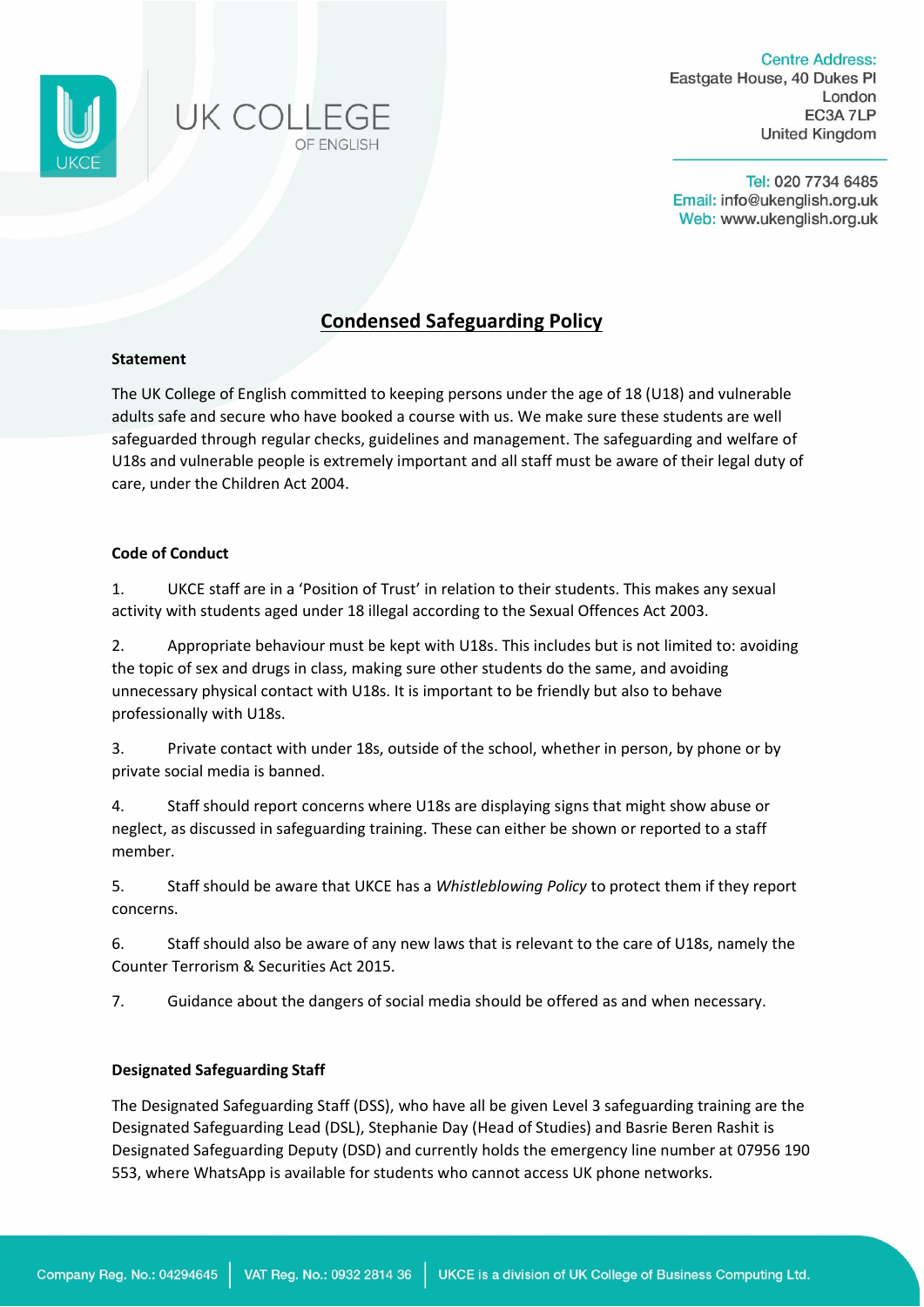If none of the DSS are available but you would like to report a claim of abuse of an U18, you should contact:

- Pat Dixon on [Pat.Dixon@cityoflondon.gov.uk](mailto:Pat.Dixon@cityoflondon.gov.uk) when concerned about an adult's behaviour.
- Contact our Duty Team Child protection City of London on **020 7332 3621** (Monday to Friday, 9am-5pm only) or **020 8356 2710** (at all other times), when there is an immediate concern about a child.

## **How staff should deal with a claim of abuse from an U18:**

- Stay calm
- Try to take the U18 to a semi-private area
- Just listen and don't show disbelief or anger
- Reassure that only people that need to know will be involved
- Never promise secrecy
- Report the claim to a DSS
- Don't tell other staff members

## **Procedure for Students aged 16 – 18 in mixed classes:**

- In the class register, the fact that a student is U18 should be clearly marked for the benefit of the teacher.
- The U18 student will be reminded to wear a red lanyard badge, this is how we mark U18s students at UKCE.
- Absence for U18 students will be identified immediately by the teacher/reception staff and followed up by a call to the next of kin.
- At registration, U18s will be given a parental consent form to confirm they mature enough to make their way to and from class and to go for breaks without accompaniment.
- U18s will not be allowed to go to the social programmes with adult students without a parental consent form.

Procedure for Students aged under 18 in closed groups

- Teachers should be aware of the group leaders' responsibilities.
- Group leaders and teachers need to obey the adult to U18 supervision ratio of 1:10 for 10 16 year olds and 1:  $15/20$  for  $16 - 18$  year olds.
- Group leaders should stay with their students during breaks.

## **Prevent (counter-terrorism and Security Act 2015)**

At UKCE, we support the core British values of:

*Rule of law Democracy Individual liberty Mutual tolerance and respect*

We consider resistance to these values to be extremism. Whether it is racism, homophobia, or religious ideology, and define 'radicalisation' as the practice of leading others towards extremist beliefs. Teachers should report any episodes of this to the PREVENT officer, Stephanie Day (Head of Studies), who will take action as necessary.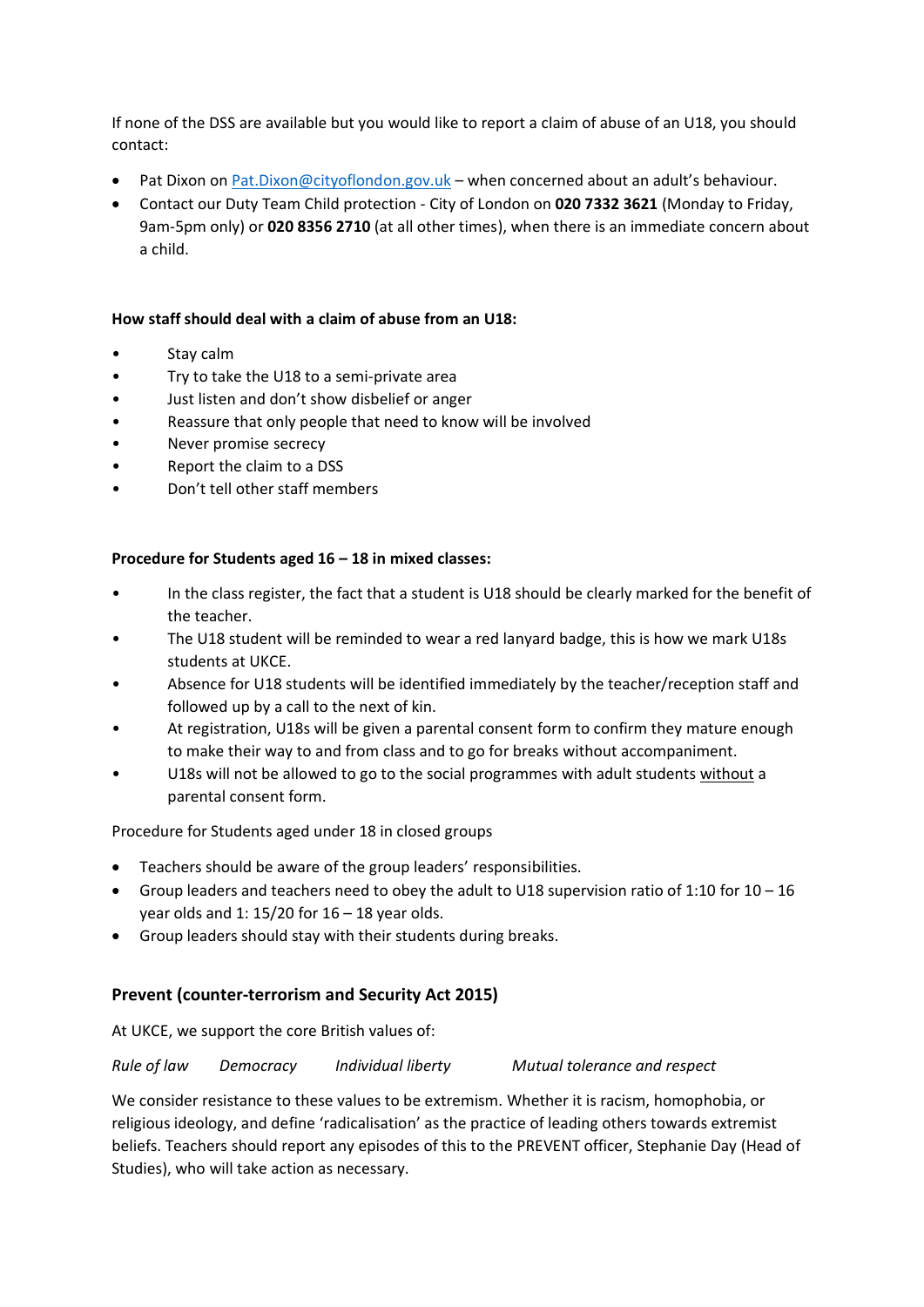Teachers should take opportunities to teach the British values, stated above, as well as British culture. The Academic Registrar or Head of Studies, Pulkit Vasudha, can advise on additional resources for this purpose.

**Lines of Communication**

## **Residential Stay**